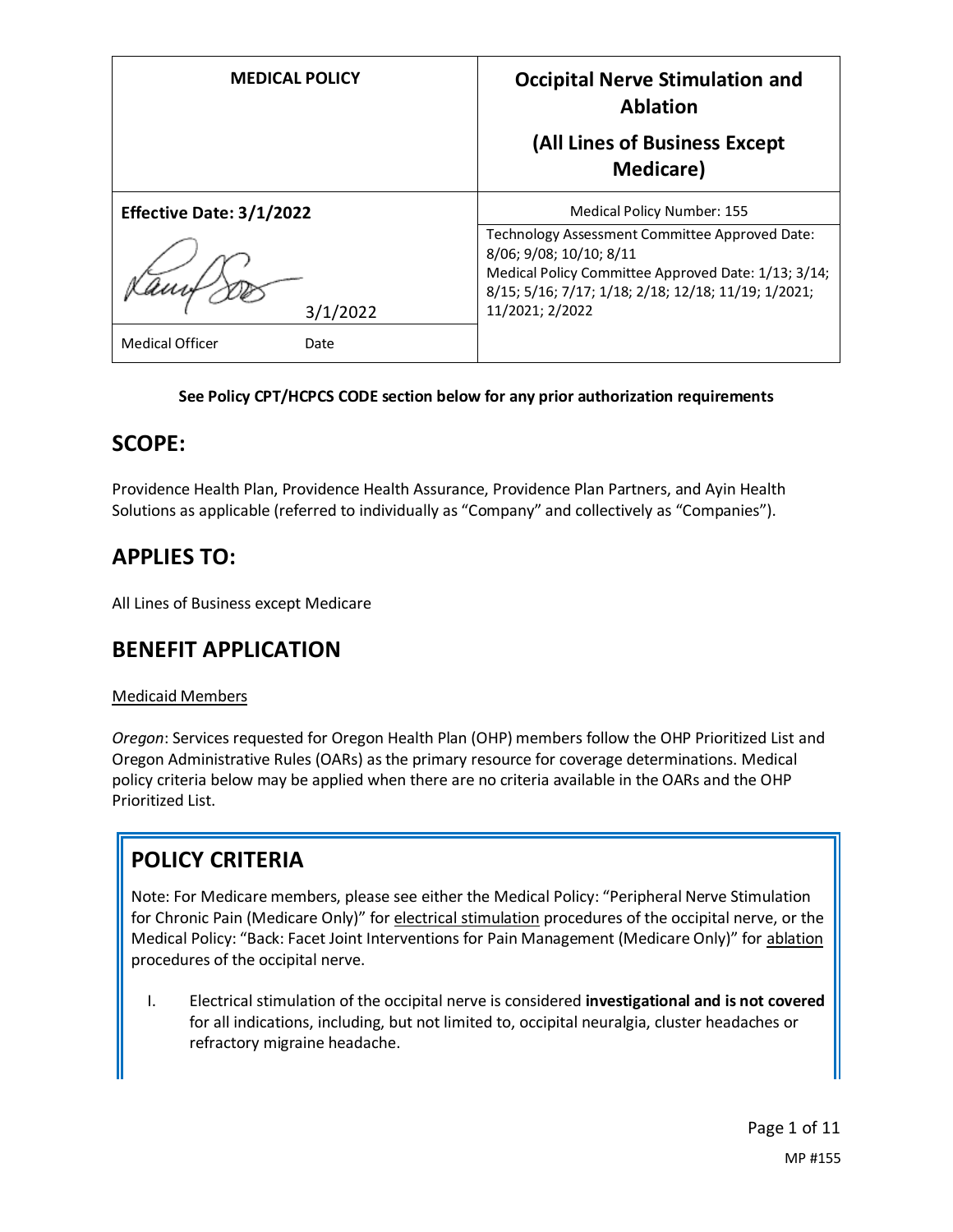II. Ablation (e.g. cryoablation, pulsed radiofrequency ablation) of the occipital nerve (Greater, Lesser or Third) is considered **investigational and is not covered** for all indications, including but not limited to occipital neuralgia, cluster headaches or refractory migraine headache.

Link to Policy Summary

# **CPT/HCPCS CODES**

| <b>All Lines of Business Except Medicare</b> |                                                                                                                                                                          |  |
|----------------------------------------------|--------------------------------------------------------------------------------------------------------------------------------------------------------------------------|--|
| <b>Prior Authorization Required</b>          |                                                                                                                                                                          |  |
| 61885                                        | Insertion or replacement of cranial neurostimulator pulse generator or receiver, direct<br>or inductive coupling; with connection to a single electrode array            |  |
| 61886                                        | Insertion or replacement of cranial neurostimulator pulse generator or receiver, direct<br>or inductive coupling; with connection to 2 or more electrode arrays          |  |
| 64553                                        | Percutaneous implantation of neurostimulator electrode array; cranial nerve                                                                                              |  |
| 64555                                        | Percutaneous implantation of neurostimulator electrode array; peripheral nerve<br>(excludes sacral nerve)                                                                |  |
| 64568                                        | Open implantation of cranial nerve (eg, vagus nerve) neurostimulator electrode array<br>and pulse generator                                                              |  |
| 64569                                        | Revision or replacement of cranial nerve (eg, vagus nerve) neurostimulator electrode<br>array, including connection to existing pulse generator                          |  |
| 64570                                        | Removal of cranial nerve (eg, vagus nerve) neurostimulator electrode array and pulse<br>generator                                                                        |  |
| 64575                                        | Open implantation of neurostimulator electrode array; peripheral nerve (excludes sacral<br>nerve)                                                                        |  |
| 64585                                        | Revision or removal of peripheral neurostimulator electrode array                                                                                                        |  |
| 64590                                        | Insertion or replacement of peripheral or gastric neurostimulator pulse generator or<br>receiver, direct or inductive coupling                                           |  |
| 95836                                        | Electrocorticogram from an implanted brain neurostimulator pulse<br>generator/transmitter, including recording, with interpretation and written report, up to<br>30 days |  |
| C1820                                        | Generator, neurostimulator (implantable), with rechargeable battery and charging<br>system                                                                               |  |
| C1823                                        | Generator, neurostimulator (implantable), non-rechargeable, with transvenous sensing<br>and stimulation leads                                                            |  |
| L8679                                        | Implantable neurostimulator, pulse generator, any type                                                                                                                   |  |
| L8680                                        | Implantable neurostimulator electrode, each                                                                                                                              |  |
| L8681                                        | Patient programmer (external) for use with implantable programmable neurostimulator<br>pulse generator, replacement only                                                 |  |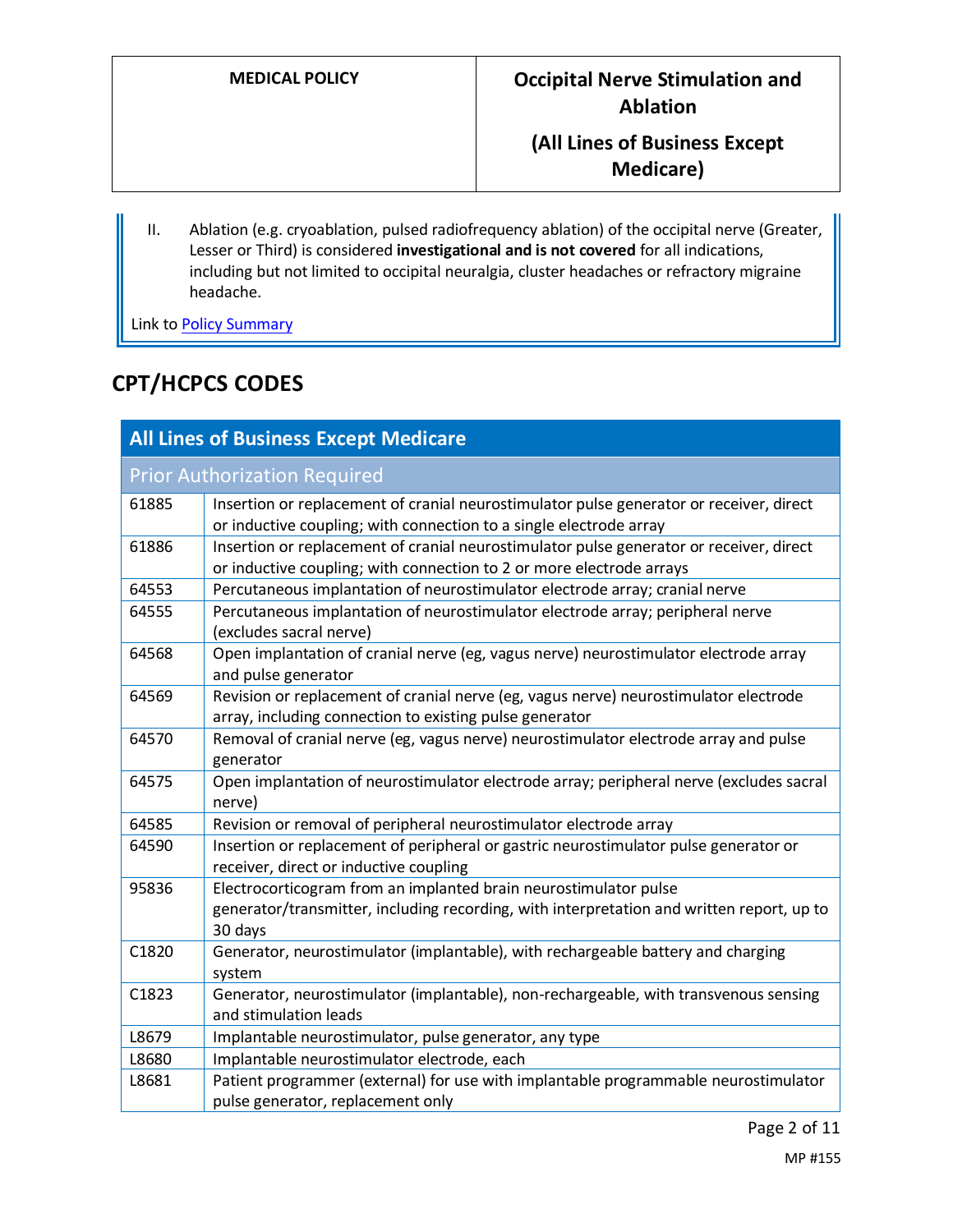| L8682                                                                                                                          | Implantable neurostimulator radiofrequency receiver                                                                                                                                                                                                                                                                                                                                                                                                                                                                                                                  |  |
|--------------------------------------------------------------------------------------------------------------------------------|----------------------------------------------------------------------------------------------------------------------------------------------------------------------------------------------------------------------------------------------------------------------------------------------------------------------------------------------------------------------------------------------------------------------------------------------------------------------------------------------------------------------------------------------------------------------|--|
| L8683                                                                                                                          | Radiofrequency transmitter (external) for use with implantable neurostimulator                                                                                                                                                                                                                                                                                                                                                                                                                                                                                       |  |
|                                                                                                                                | radiofrequency receiver                                                                                                                                                                                                                                                                                                                                                                                                                                                                                                                                              |  |
| L8685                                                                                                                          | Implantable neurostimulator pulse generator, single array, rechargeable, includes<br>extension                                                                                                                                                                                                                                                                                                                                                                                                                                                                       |  |
| L8686                                                                                                                          | Implantable neurostimulator pulse generator, single array, non-rechargeable, includes<br>extension                                                                                                                                                                                                                                                                                                                                                                                                                                                                   |  |
| L8687                                                                                                                          | Implantable neurostimulator pulse generator, dual array, rechargeable, includes<br>extension                                                                                                                                                                                                                                                                                                                                                                                                                                                                         |  |
| L8688                                                                                                                          | Implantable neurostimulator pulse generator, dual array, non-rechargeable, includes<br>extension                                                                                                                                                                                                                                                                                                                                                                                                                                                                     |  |
| L8689                                                                                                                          | External recharging system for battery (internal) for use with implantable<br>neurostimulator, replacement only                                                                                                                                                                                                                                                                                                                                                                                                                                                      |  |
| <b>Prior Authorization Required</b>                                                                                            |                                                                                                                                                                                                                                                                                                                                                                                                                                                                                                                                                                      |  |
| Note: When billed for occipital nerve ablation, the following two codes are considered<br>investigational and are not covered. |                                                                                                                                                                                                                                                                                                                                                                                                                                                                                                                                                                      |  |
| 64633                                                                                                                          | Destruction by neurolytic agent, paravertebral facet joint nerve(s), with imaging<br>guidance (fluoroscopy or CT); cervical or thoracic, single facet joint                                                                                                                                                                                                                                                                                                                                                                                                          |  |
| 64634                                                                                                                          | Destruction by neurolytic agent, paravertebral facet joint nerve(s), with imaging<br>guidance (fluoroscopy or CT); cervical or thoracic, each additional facet joint (List<br>separately in addition to code for primary procedure)                                                                                                                                                                                                                                                                                                                                  |  |
| No Prior Authorization Required                                                                                                |                                                                                                                                                                                                                                                                                                                                                                                                                                                                                                                                                                      |  |
| 95970                                                                                                                          | Electronic analysis of implanted neurostimulator pulse generator system (eg, rate, pulse<br>amplitude, pulse duration, configuration of wave form, battery status, electrode<br>selectability, output modulation, cycling, impedance and patient compliance<br>measurements); simple or complex brain, spinal cord, or peripheral (ie, cranial nerve,<br>peripheral nerve, sacral nerve, neuromuscular) neurostimulator pulse<br>generator/transmitter, without reprogramming                                                                                        |  |
| 95976                                                                                                                          | Electronic analysis of implanted neurostimulator pulse generator/transmitter (eg,<br>contact group[s], interleaving, amplitude, pulse width, frequency [Hz], on/off cycling,<br>burst, magnet mode, dose lockout, patient selectable parameters, responsive<br>neurostimulation, detection algorithms, closed loop parameters, and passive<br>parameters) by physician or other qualified health care professional; with simple cranial<br>nerve neurostimulator pulse generator/transmitter programming by physician or other<br>qualified health care professional |  |
| 95977                                                                                                                          | Electronic analysis of implanted neurostimulator pulse generator/transmitter (eg,<br>contact group[s], interleaving, amplitude, pulse width, frequency [Hz], on/off cycling,<br>burst, magnet mode, dose lockout, patient selectable parameters, responsive<br>neurostimulation, detection algorithms, closed loop parameters, and passive<br>parameters) by physician or other qualified health care professional; with complex                                                                                                                                     |  |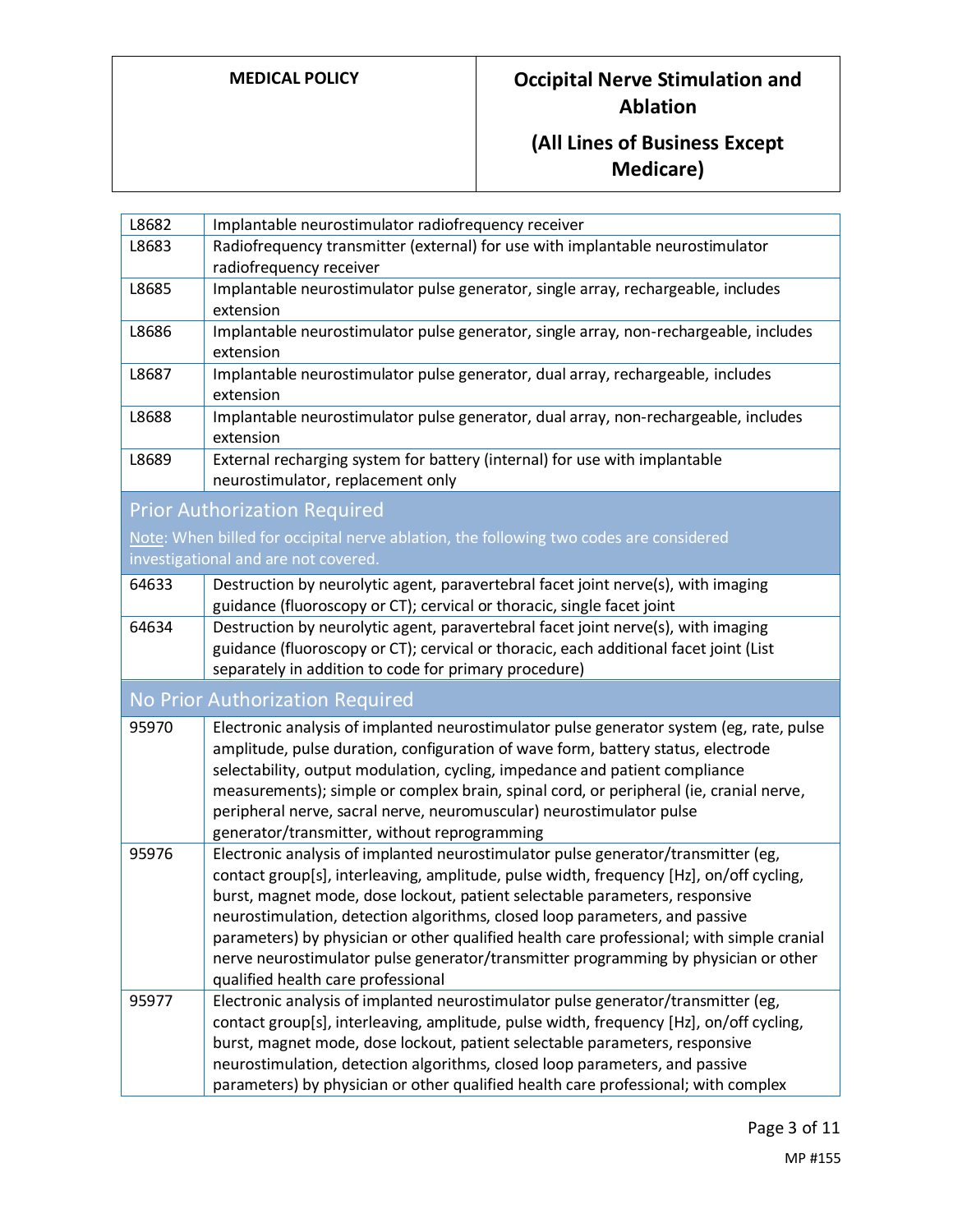|       | cranial nerve neurostimulator pulse generator/transmitter programming by physician or<br>other qualified health care professional                                                                                                                                                                                                                                                                                                                                                                                                                                                                                                                                    |
|-------|----------------------------------------------------------------------------------------------------------------------------------------------------------------------------------------------------------------------------------------------------------------------------------------------------------------------------------------------------------------------------------------------------------------------------------------------------------------------------------------------------------------------------------------------------------------------------------------------------------------------------------------------------------------------|
| 95983 | Electronic analysis of implanted neurostimulator pulse generator/transmitter (eg,<br>contact group[s], interleaving, amplitude, pulse width, frequency [Hz], on/off cycling,<br>burst, magnet mode, dose lockout, patient selectable parameters, responsive<br>neurostimulation, detection algorithms, closed loop parameters, and passive<br>parameters) by physician or other qualified health care professional; with brain<br>neurostimulator pulse generator/transmitter programming, first 15 minutes face-to-face<br>time with physician or other qualified health care professional                                                                          |
| 95984 | Electronic analysis of implanted neurostimulator pulse generator/transmitter (eg,<br>contact group[s], interleaving, amplitude, pulse width, frequency [Hz], on/off cycling,<br>burst, magnet mode, dose lockout, patient selectable parameters, responsive<br>neurostimulation, detection algorithms, closed loop parameters, and passive<br>parameters) by physician or other qualified health care professional; with brain<br>neurostimulator pulse generator/transmitter programming, each additional 15 minutes<br>face-to-face time with physician or other qualified health care professional (List<br>separately in addition to code for primary procedure) |

### **DESCRIPTION**

#### **Occipital Nerves**

The occipital nerves are a group of nerves that arise from the C2 and C3 spinal nerves, innervating the posterior scalp up as far as the vertex. There are three major occipital nerves in the human body: the greater occipital nerve, the lesser (or small) occipital nerve, and the third (or least) occipital nerve.<sup>1</sup>

#### **Cluster Headache**

According to ECRI, "cluster headaches are a primary neurovascular disorder that patients experience as severe to very sever, one-sided head pain. Chronic CHs typically occur every other day, daily, or even several times daily with pain lasting from 15 minutes to a few hours."<sup>2</sup>

#### **Migraine Headache**

Migraine headache is defined as recurring headache attacks lasting 4 to 72 hours. "Typical characteristics of the headache are unilateral location, pulsating quality, moderate-to-severe intensity, aggravated by routine physical activity, associated with nausea, and/or photophobia and phonophobia." Migraines can also include an aura or perceptual disturbance. Common treatments of migraines include nonsteroidal anti-inflammatory drugs (NSAIDs), steroids, and triptans (e.g., sumatriptan). Preventative therapies are also available, including calcium channel blockers and corticosteroids.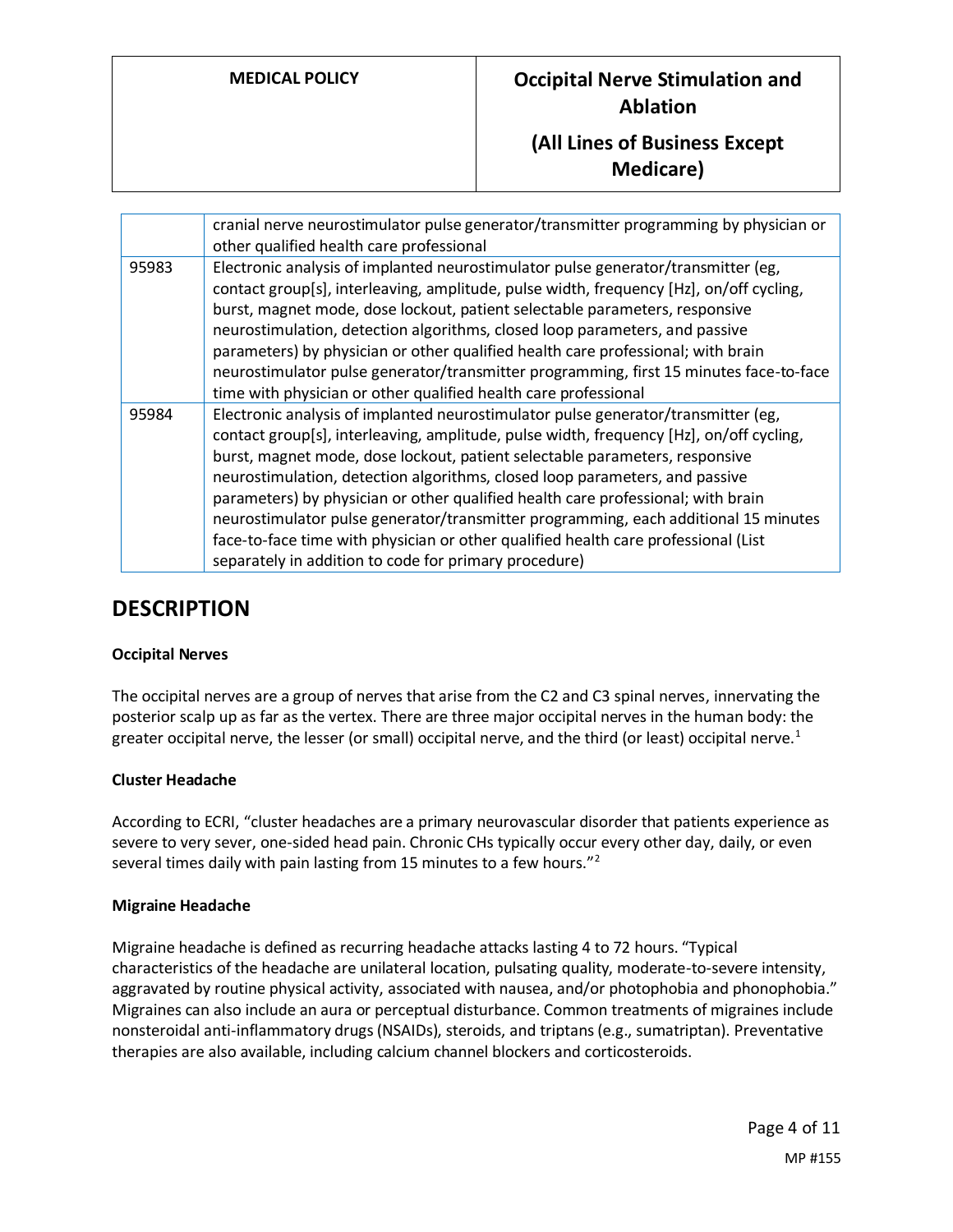#### **Occipital Neuralgia**

Occipital neuralgia is a rare neurological disorder characterized by piercing, throbbing, or electric-shocklike pain in the upper neck, back of the head, and behind the ears, usually on one side of the head. Commonly, the cause of occipital neuralgia is unknown; however, it can occur due to irritation or injury to the occipital nerve. Therapies for occipital neuralgia may include pain medications, anesthetic injection, and steroids to reduce inflammation and block the transmission of pain signals.

#### **Ablation of the Occipital Nerve**

Ablative procedures (e.g. cryoablation, radiofrequency ablation, rhizotomy) are performed in the attempt to denervate the occipital nerve (greater or lesser), upper cervical nerve (eg, second cervical nerve, also known as C2), supraorbital, supratrochlear or sphenopalatine ganglion. The proposed goal of denervation is to disrupt pain signals sent from the nerves to the brain without causing excessive sensory loss, motor dysfunction or other complications.

### **Occipital Nerve Stimulation (ONS)**

ONS involves the implantation of subcutaneous electrodes at the base of the skull over the greater, lesser, or third occipital nerves. The electrodes are connected to leads which are tunneled together in a caudal direction to an impulse generator implanted in the chest wall, low back, buttocks, or abdomen. The generators can be controlled by the physician or patient and can provide continuous or intermittent stimulation. Additionally, the generators can be non-rechargeable with a 2 to 5 year lifespan or rechargeable.

### **REVIEW OF EVIDENCE**

A review of the ECRI, Hayes, Cochrane, and PubMed databases was conducted regarding the use of occipital nerve stimulation as a treatment for refractory migraine headache or occipital neuralgia. Below is a summary of the available evidence identified through December 2021.

The U.S. Food and Drug Administration has not approved occipital neurostimulation devices as a treatment of any condition, including refractory migraine headache or occipital neuralgia. Therefore, the use of occipital neurostimulation for these indications, like described in the clinical research studies below, is considered an off-label use of the device.

#### *Occipital Nerve Stimulation*

#### Systematic Reviews

• In 2021, Hayes conducted an evidence review evaluating the safety and efficacy of occipital nerve stimulation (ONS) for the treatment of chronic cluster headaches (CH).<sup>3</sup> In total, 1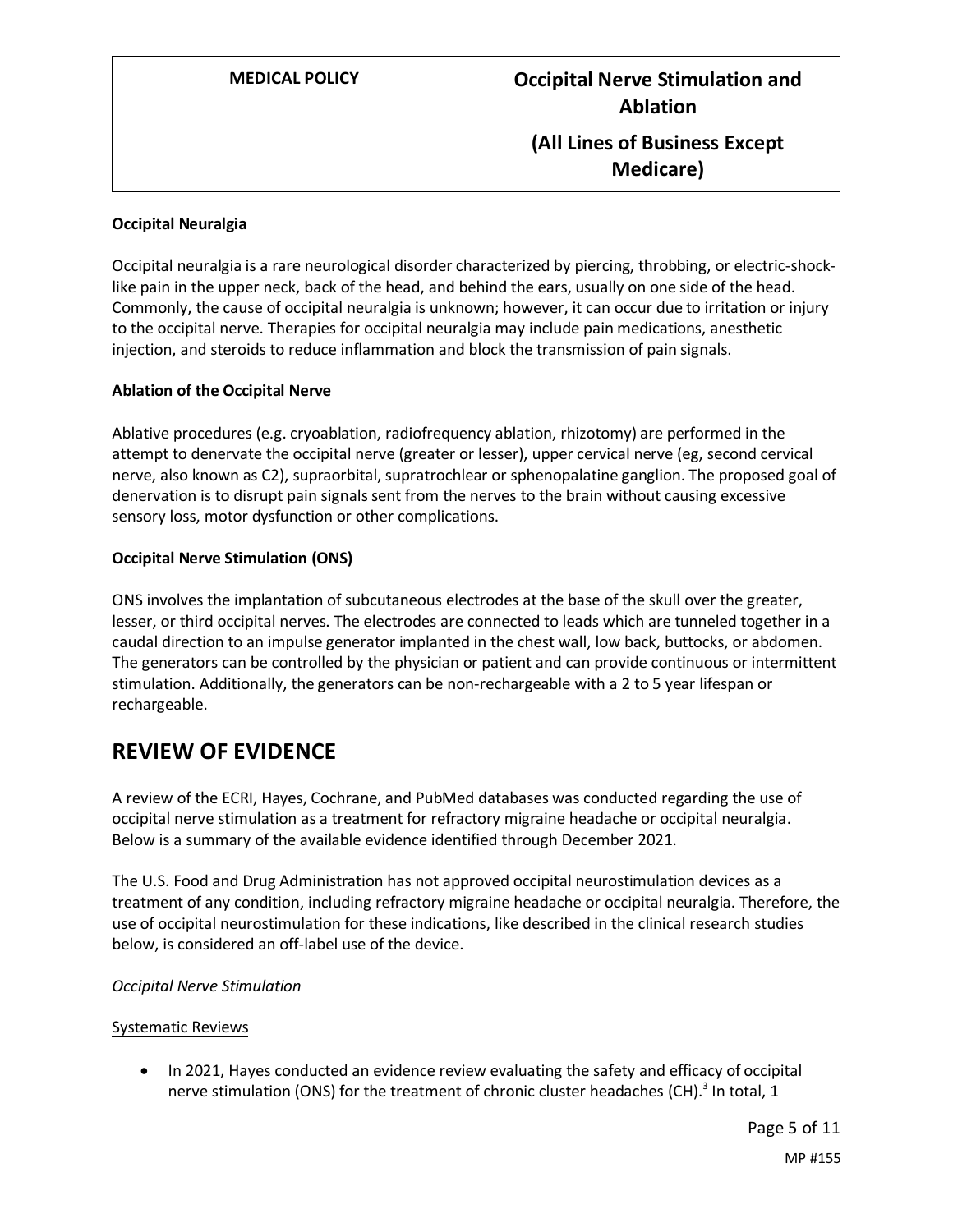retrospective comparative cohort study, 4 prospective or retrospective pretest/posttest studies, and 2 prospective case series were included for review. Sample sizes ranged from 15 to 67 patients and follow-up ranged from 3 months to 6.1 years. Outcomes of interest included cluster headache frequency, intensity, medication use, functional improvement, quality of life, and complications.

Across studies, patients achieved a clinically meaningful ≥ 50% decrease in CH attacks from baseline in 41% to 90% of those treated. Reduction in intensity of pain during a CH attack from baseline varied widely (range, 11%-96%) across studies. One comparative study found that deep brain stimulation (DBS) was more effective than ONS since a significantly greater number of patients achieved a ≥ 50% decrease in CH attacks from baseline in the DBS group than in the ONS group (100% versus 41%).

Despite positive results, Hayes determined that the evidence evaluated was small in size and "very low" in quality. The 7 available studies involving fewer than 250 patients were small and only 1 study involved a control group. The controlled study found ONS to be less effective than DBS. Although the 6 uncontrolled studies found that ONS treatment was associated with clinically meaningful reductions in headache frequency (≥ 50%) compared with pretreatment in 41% to 90% of patients, it is difficult to determine the reliability of these findings since they may have been at least partly due to placebo effects and spontaneous improvements. Investigators ultimately concluded that evidence was insufficient ("D2" rating) and that additional larger, well-designed studies are needed to determine whether ONS is an effective treatment for refractory, chronic CH.

• In 2021, Hayes conducted an evidence review evaluating the safety and efficacy of occipital nerve stimulation (ONS) for the treatment of chronic migraine headaches (HA).<sup>4</sup> In total, 8 studies including 4 RCTs were included for review. Samples sizes ranged from 8 to 157 patients and follow-up ranged from 3 months to 9.4 years. Outcomes of interest included headache frequency, pain intensity, response-rate, disability, affective measures, patient satisfaction, migraine/pain medication use and complications.

Across 7 studies, ONS treatment appeared to consistently result in improvements in HA frequency despite variations in HA frequency definitions and follow-up times; however, the percentages of patients with a treatment response to ONS (i.e., reduction in HA frequency) varied widely across the studies (from 9% to 88.6%). In addition, the clinical significance of the decreases was not explored in detail in any of the studies. An overall positive effect of ONS treatment on HA intensity was reported despite the lack of statistical significance in 1 RCT, the lack of statistical reporting in another RCT, and variations in HA intensity definitions and followup times. However, the percentages of patients experiencing a treatment response to ONS (e.g., reduction in HA intensity) varied across the studies from 17.1% to 66% of patients. Results across 5 studies indicated that ONS treatment may potentially improve migraine-related disability, but results were inconsistent. Some quality of life improvements were reported, but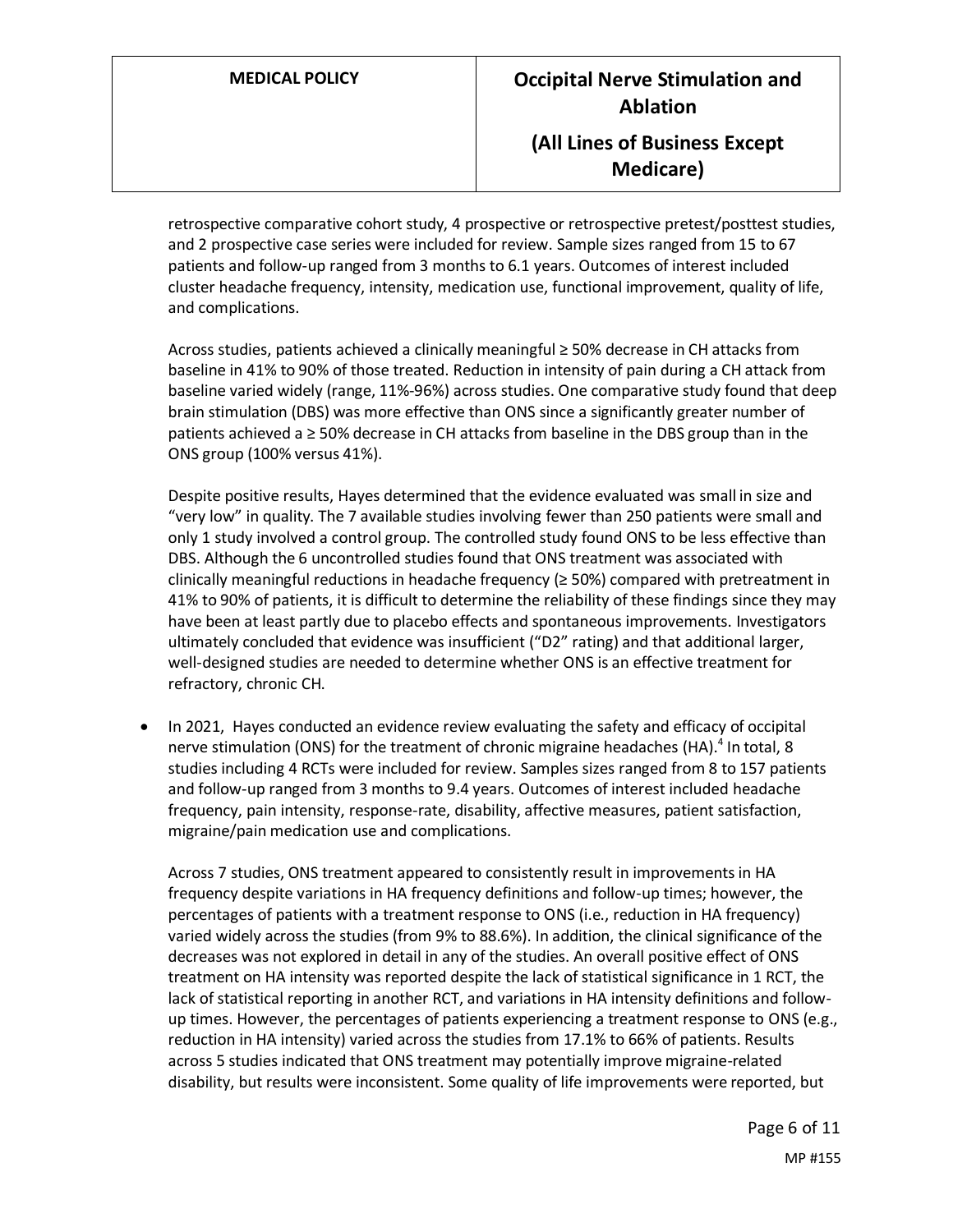due to some mixed results and the small number of studies evaluating this outcome, the impact of ONS treatment on QOL is inconclusive.

Hayes ultimately assigned a "C" rating (potential, but unproven benefit) concluding that ONS appears to have a positive but variable treatment effect on HA outcomes in selected patients, particularly in reductions of frequency and intensity, albeit with a risk of complications that may require additional surgery. Nonetheless, the overall quality of evidence was assessed as "low" due to inconsistent study designs and lack of uniform patient selection criteria.

- In 2019, ECRI conducted an evidence review of occipital nerve stimulation (ONS) for the treatment of medically refractory chronic cluster headaches. Searching the literature through July 2019, investigators reviewed full text of the systematic review (5 case series; n =175) and the abstract of the case series on 226 patients.<sup>2</sup> The systematic review evaluated the ONS treatment for patients with medically refractory chronic CH, reporting the percentage of patients who experienced at least 50% improvement in headache frequency and/or intensity. One prospective case series (n=51) not included in the systematic review reported the percentage of patients who experienced at least 50% improvement in headache frequency and/or intensity. Both studies reported efficacy ranging from 50%-89% among patients undergoing ONS. ECRI concluded that evidence was "inconclusive" to support the use of ONS for the treatment of medically refractory chronic cluster headaches. Limitations among reviewed studies included small sample size, and lack of controls, randomization and blinding.
- In 2017, Cadalso et al. conducted a systematic review and meta-analysis to evaluate the efficacy of electrical stimulation of the occipital nerve (ONS) in intractable primary headache disorders.<sup>5</sup> Independent reviewers systematically identified eligible studies, assessed quality, and extracted data. Study authors were also contact, if necessary, for additional information or data. The primary outcomes of interest included headache frequency and headache intensity.

Following a systematic review of the evidence, the authors identified 4 randomized controlled trials (RCTs), 1 follow-up study, and 19 case series as eligible for inclusion. "The quality of the evidence was low, with all four RCTs assessed as having a high risk of bias and small sample size."<sup>5</sup> After the pooling of data from 3 RCTs, the results indicated patients receiving ONS therapy had a significant reduction of 3 headache days per month ( $p=0.004$ ) and in the Migraine Disability Assessment score (p<0.001) when compared to sham therapy. However, there were no statistically significant differences for reduction in pain intensity (p=0.060) or in the number of responders (p=0.229).

The methodological strengths of this systematic review included the gathering of evidence, assessment of quality, and extraction of data by several independent reviewers, contacting authors of selected studies for additional information or data, and assessment of heterogeneity and publication bias. Limitations are present in the small number of studies included in the meta-analysis and the high risk of bias of the selected studies. Ultimately, the authors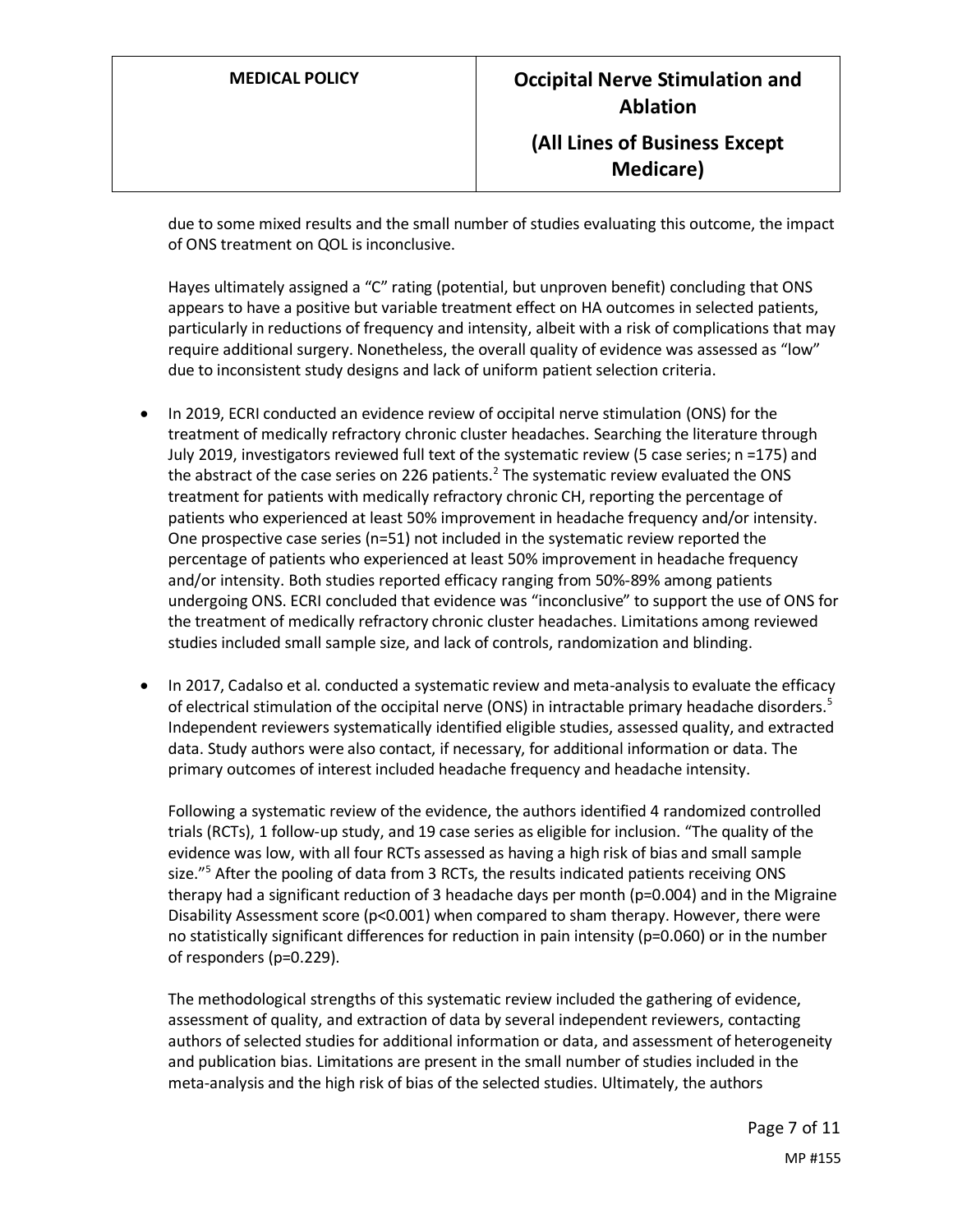concluded, "ONS may be effective when compared to sham therapy, but the small number of RCTs and the heterogeneity of outcomes suggest further research in this field is needed."<sup>5</sup>

### Randomized Controlled Trials (RCTs)

The evidence review identified two RCTs not included in the systematic review described above.<sup>6,7</sup> Although both studies conclude occipital nerve stimulation (ONS) is efficacious for the treatment of migraines, the validity of these conclusions is significantly limited. Both studies included very small sample sizes of 110 and 20 patients, respectively. In addition, both studies had short follow-up periods of 1 month and 12 months. Finally, one study which evaluated complications following ONS therapy reported 15 of 20 patients (75%) experienced a treatment-associated adverse event. Due to these methodological limitations and poor safety profile, the safety and efficacy of ONS for migraine headaches is not supported.

### *Ablation of the Occipital Nerve*

Several systematic reviews investigating the use of radiofrequency ablation (RFA) and pulsed radiofrequency ablation (PRFA) for the management of cervicogenic headache (CHA) were identified.<sup>8-10</sup> While numerous studies demonstrated benefit, investigators from each publication concluded that there was a lack of high-quality RCTs and/or strong non-RCTs to support the use of RFA and PRFA in the management of CHA. Limitations included studies' small sample sizes, lack of long-term follow-up, heterogenous treatment parameters, and lack of randomized comparator groups.

# **CLINICAL PRACTICE GUIDELINES**

### *Occipital Nerve Stimulation*

### Congress of Neurological Surgeons

The 2015 evidence-based Congress of Neurological Surgeons guideline for occipital nerve stimulation in patients with medically refractory occipital neuralgia stated, "data from a recent systematic review of the literature supports the use of occipital nerve stimulation (ONS) as a treatment option for patients with medically refractory occipital neuralgia (ON) (Level III recommendation)."<sup>11</sup> However, the validity of this recommendation is questionable as it is a level 3 recommendation based on poor quality case series and expert opinion.

#### National Institute for Health and Care Excellence (NICE)

The 2013 evidence-based NICE guideline for occipital nerve stimulation for intractable chronic migraine stated, "(t)he evidence on occipital nerve stimulation (ONS) for intractable chronic migraine shows some efficacy in the short term but there is very little evidence about long-term outcomes. With regard to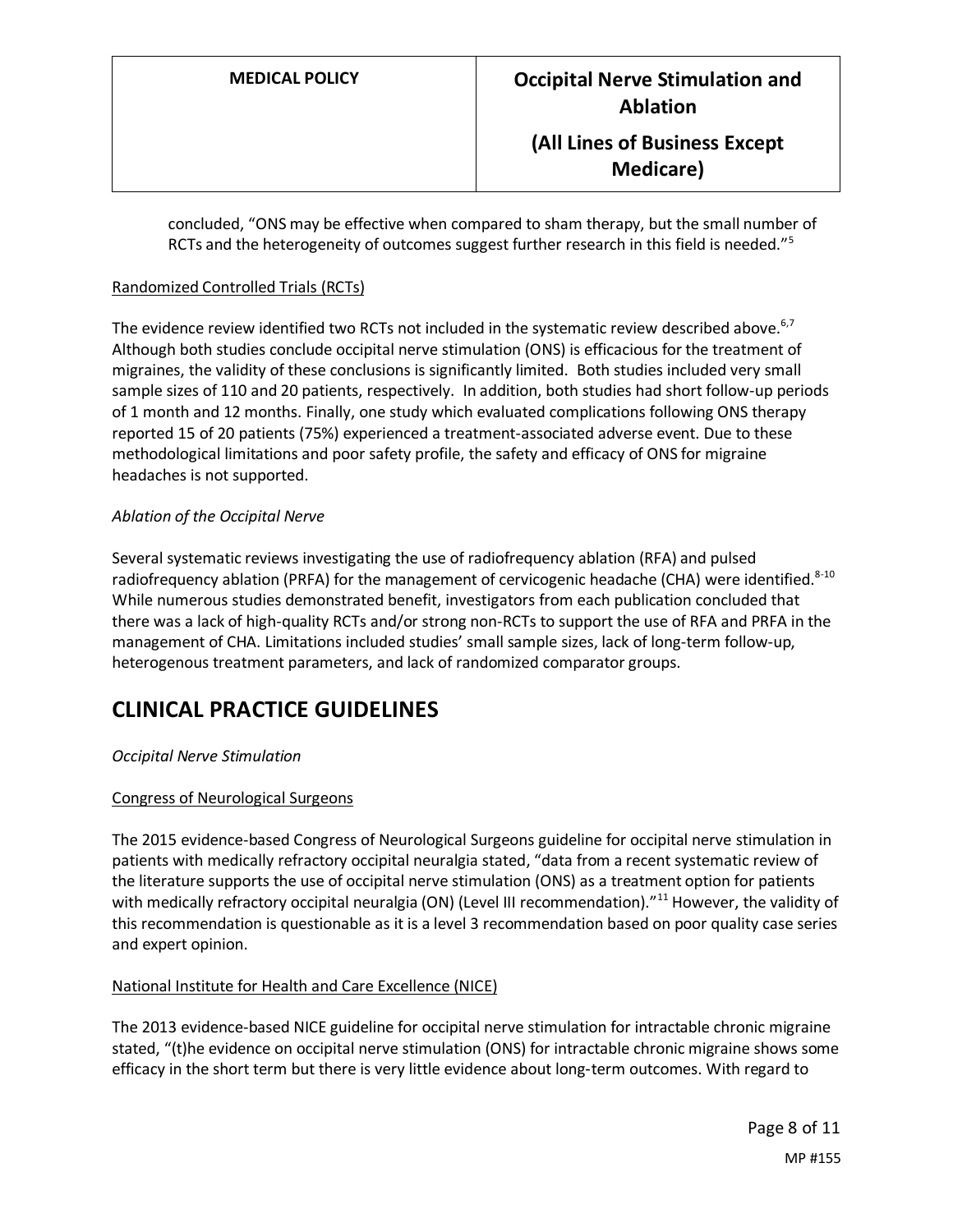safety, there is a risk of complications, needing further surgery. Therefore, this procedure should only be used with special arrangements for clinical governance, consent, and audit or research."<sup>12</sup>

### *Ablation of the Occipital Nerve*

No clinical practice guidelines addressing ablation of the occipital nerve were identified.

### **POLICY SUMMARY**

There is insufficient evidence to support the safety and efficacy of occipital nerve stimulation (ONS) for refractory migraine headaches or occipital neuralgia. Additionally, the U.S. FDA has not approved any occipital neurostimulation devices for these indications. Although the 2015 guideline from the Congress of Neurological Surgeons recommended the use of ONS, the reliability of this recommendation is poor as it is based on case series and expert opinion. FDA approval and publication of high-quality studies are required to establish the safety and medical necessity of occipital nerve stimulation for the treatment of migraine headaches and occipital neuralgia. Evidence addressing ablation of the occipital nerve is also limited, with no demonstrated clinical utility reported in high-quality studies.

### **INSTRUCTIONS FOR USE**

Company Medical Policies serve as guidance for the administration of plan benefits. Medical policies do not constitute medical advice nor a guarantee of coverage. Company Medical Policies are reviewed annually and are based upon published, peer-reviewed scientific evidence and evidence-based clinical practice guidelines that are available as of the last policy update. The Companies reserve the right to determine the application of Medical Policies and make revisions to Medical Policies at any time. Providers will be given at least 60-days' notice of policy changes that are restrictive in nature.

The scope and availability of all plan benefits are determined in accordance with the applicable coverage agreement. Any conflict or variance between the terms of the coverage agreement and PHP and PHA Medical Policy will be resolved in favor of the coverage agreement.

### **REGULATORY STATUS**

### U.S. Food and Drug Administration (FDA)

Currently, the FDA has not approved any occipital neurostimulation devices for the treatment of refractory migraine headache or occipital neuralgia; therefore, this would be considered an off-label use of the device. The following devices were used in the research studies evaluating occipital nerve stimulation for refractory migraine headache or occipital neuralgia.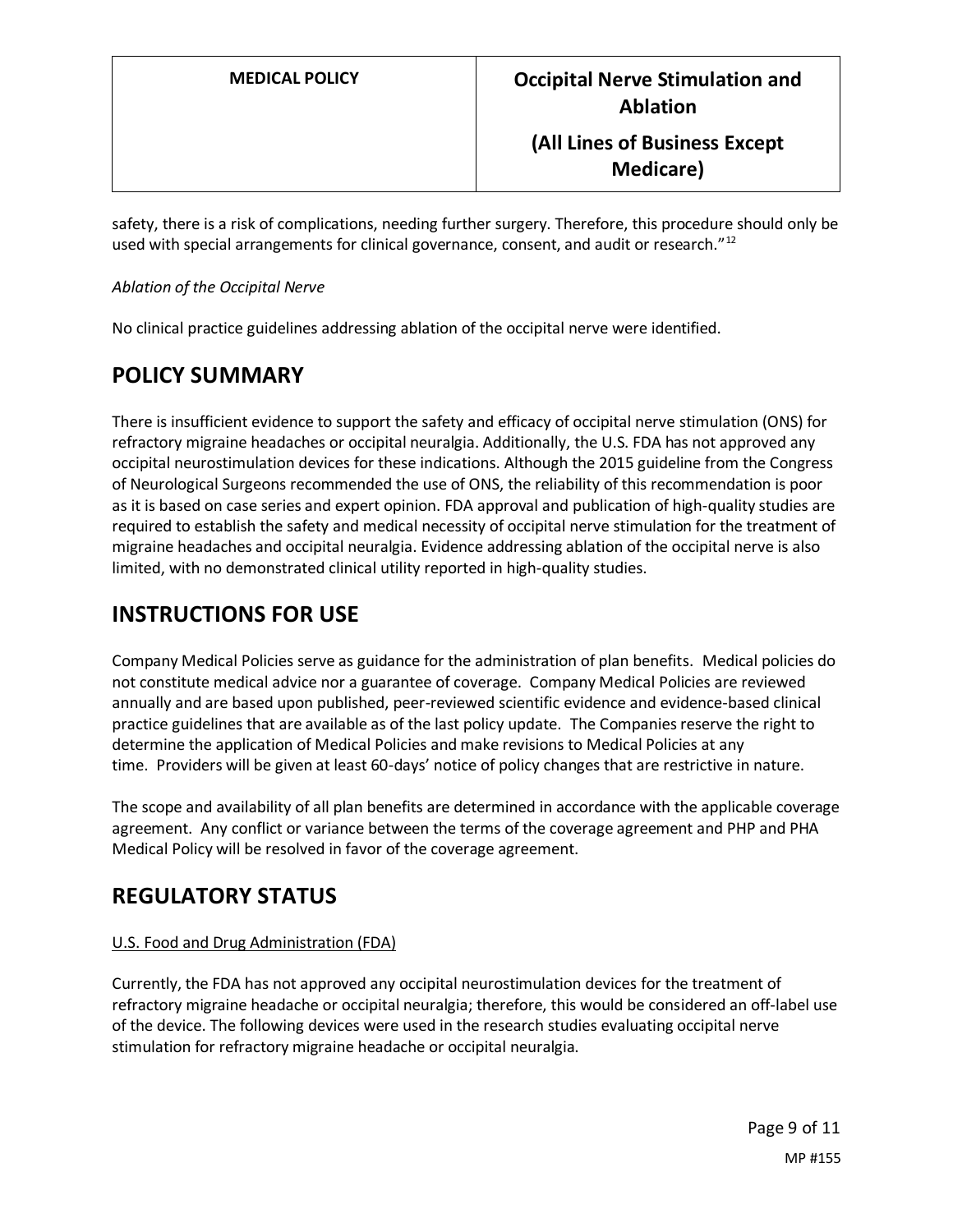# **MEDICAL POLICY Occipital Nerve Stimulation and Ablation**

### **(All Lines of Business Except Medicare)**

| <b>Device Name &amp;</b><br><b>Manufacturer</b>                                                                      | <b>Indications for Use</b>                                                                                                                                                                                                                                                                                                                                                                                              |
|----------------------------------------------------------------------------------------------------------------------|-------------------------------------------------------------------------------------------------------------------------------------------------------------------------------------------------------------------------------------------------------------------------------------------------------------------------------------------------------------------------------------------------------------------------|
| Synergy Dual-Program<br>Neurostimulators by<br>Medtronic <sup>13</sup>                                               | The Synergy Model 7427 and Synergy Versitrel Model 7427V<br>Neurostimulators are part of dual-program systems for spinal cord<br>stimulation. The systems are indicated as an aid in the management<br>of chronic, intractable pain of the trunk or limbs. Patients should be<br>carefully selected to assure that their pain is of physiological origin.<br>Also, patients must be appropriate candidates for surgery. |
| <b>Genesis Neurostimulation</b><br>(IPG) System by Advanced<br><b>Neuromodulation Systems</b><br>$(ANS)$ , Inc. $14$ | ANS Genesis Neurostimulation (IPG) System is indicated as an aid in<br>the management of chronic intractable pain of the trunk and/or<br>limbs, including unilateral or bilateral pain associated with the<br>following: failed back surgery syndrome, intractable low back and leg<br>pain.                                                                                                                            |

### Mental Health Parity Statement

Coverage decisions are made on the basis of individualized determinations of medical necessity and the experimental or investigational character of the treatment in the individual case. In cases where medical necessity is not established by policy for specific treatment modalities, evidence not previously considered regarding the efficacy of the modality that is presented shall be given consideration to determine if the policy represents current standards of care.

# **MEDICAL POLICY CROSS REFERENCES**

- Back: Ablative Procedures to Treat Back and Neck Pain (All LOB Except Medicare)
- Back: Facet Joint Injections, Medial Branch Blocks, and Facet Joint Radiofrequency Neurotomy (Medicare Only)
- Peripheral Nerve Stimulation for Chronic Pain (Medicare Only)

### **REFERENCES**

- 1. Yu M WS. Anatomy, Head and Neck, Occipital Nerves. [https://www.ncbi.nlm.nih.gov/books/NBK542213/.](https://www.ncbi.nlm.nih.gov/books/NBK542213/) Published 2020. Updated 11/12/2020. Accessed 1/10/2022.
- 2. ECRI Institute. Occipital Nerve Stimulation for Treating Medically Refractory Chronic Cluster Headache. [https://www.ecri.org/components/Hotline/Pages/27532.aspx.](https://www.ecri.org/components/Hotline/Pages/27532.aspx) Published 2019. Accessed 1/9/2022.
- 3. Hayes Inc. Occipital Nerve Stimulation for Chronic Cluster Headache. [https://evidence.hayesinc.com/report/dir.occiptal4992.](https://evidence.hayesinc.com/report/dir.occiptal4992) Published 2021. Accessed 1/9/2022.
- 4. Hayes Inc. Occipital Nerve Stimulation for Chronic Migraine Headache. [https://evidence.hayesinc.com/report/dir.occipital2363.](https://evidence.hayesinc.com/report/dir.occipital2363) Published 2021. Accessed 1/10/22.